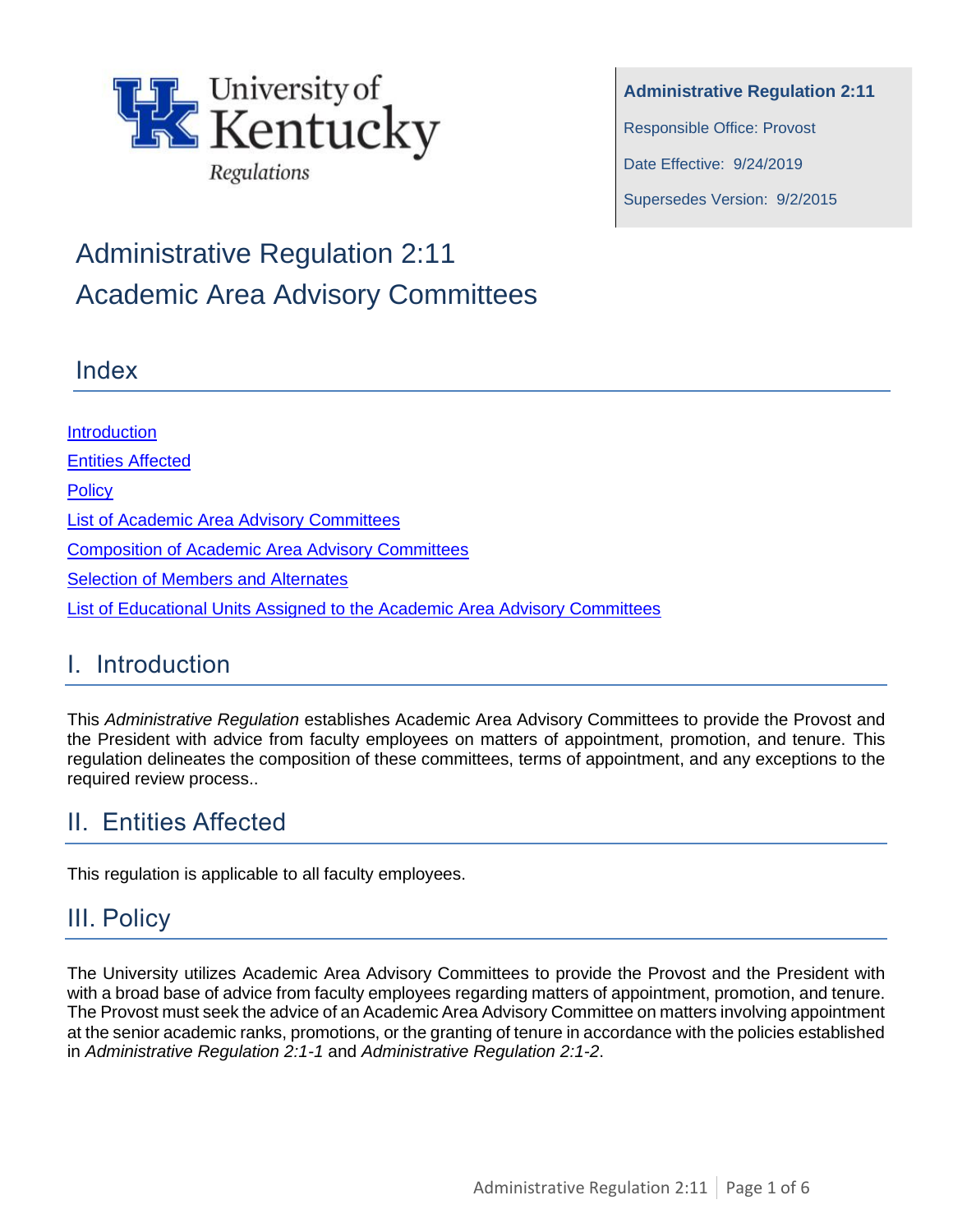- A. Biological Sciences
- B. Extension Title Series
- C. Health Care Clinical Sciences
- D. Humanities and Arts
- E. Librarian Series
- F. Physical and Engineering Sciences
- G. Social Sciences

# <span id="page-1-0"></span>V. Composition of Academic Area Advisory Committees

- A. The membership of each Academic Area Advisory Committee ("Area Committee") must consist of no fewer than five members. In addition, each Area Committee must have one alternate who, with the exception described in the next paragraph, will be entitled to participate as a voting member at meetings when any regular member is absent and to attend any other meetings of the Area Committee as a nonparticipating observer.
- B. Members and alternates are appointed by the President from a list of candidates provided by the Senate Council. The list must include at least twice as many names as there are vacancies. Members and alternates must be full professors who will serve staggered three-year terms. The President will designate the chair of each committee.
- C. A member or an alternate of an Area Committee will be excluded from any participation in that Area Committee's consideration of a recommendation if the affected individual and the Area Committee member or alternate are assigned to the same educational unit.

## <span id="page-1-1"></span>VI.Selection of Members and Alternates of Academic Area Advisory **Committees**

- A. The members and alternate of an Area Committee must have broad representation from the educational units which the Area Committee serves. No educational unit can be represented by more than one person. (See *Governing Regulation VII.A.1, University Organization*) Appointments as members and alternates on Area Committees will be rotated among educational units so that over a period of years all educational units will be represented.
- B. The Health Care Clinical Sciences Academic Area Advisory Committee must consist of ten members, three from the College of Medicine, two from the College of Dentistry, and one each from the Colleges of Health Sciences, Nursing, Pharmacy, Public Health, and the Department of Veterinary Science.
- C. Any Area Committee may recommend that the Provost appoint *ad hoc* committees to handle cases requiring additional expert advice from people well qualified in the particular discipline involved. *Ad hoc* committees will be discharged as soon as their reports are submitted to the Area Committees. The Area Committees will acknowledge the advice of any *ad hoc* committees in preparing their recommendations to the Provost.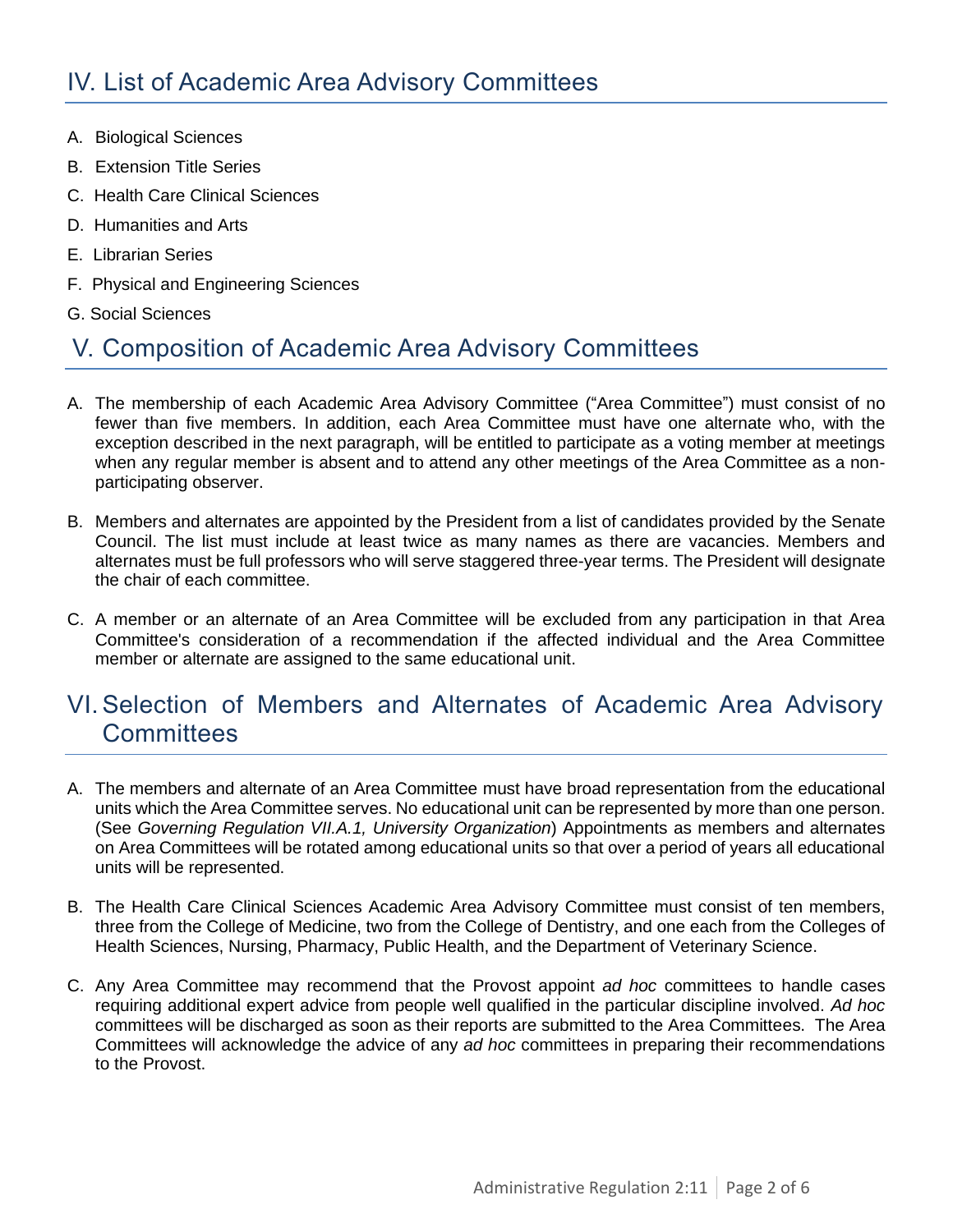#### <span id="page-2-0"></span>VII. List of Educational Units Assigned to the Academic Area Advisory **Committees**

- A. The Academic Area Advisory committee to which the Provost refers a faculty personnel matter (e.g. initial appointment at the senior academic ranks, promotion, the granting of tenure or other faculty matters as specified in various *Governing* and *Administrative Regulations*) will normally be the Area Committee associated with the concerned individual's educational unit as listed in the Appendix. In some cases, with prior agreement between the individual and the Provost, an evaluation and a recommendation may be obtained from an Area Committee other than the one normally associated with the educational unit to which the individual is assigned.
- B. The President may exempt faculty of any educational unit from evaluation by an Area Committee when the standards of an accrediting agency make this desirable or when such an exemption appears to be in the best interests of the University.
- C. The list of Educational Units assigned to the Academic Area Advisory Committees is set out in the Appendix. The list will be updated annually or as otherwise necessary.

#### References and Related Materials

Governing Reguation VII - [University Organization](https://www.uky.edu/regs/gr7)

Administrative Regulation 2:1-1 – [Procedures for Faculty Appointment, Reappointment, Promotion and the](https://www.uky.edu/regs/ar2-1-1)  [Granting of](https://www.uky.edu/regs/ar2-1-1) Tenure

Administrative Regulation 2:1-2 - [Procedures for Faculty Appointment, Reappointment, Promotion and the](https://www.uky.edu/regs/ar2-1-2)  [Granting of Tenure](https://www.uky.edu/regs/ar2-1-2)

Revision History

7/01/1998, 4/08/2002, 7/1/2008, 9/2/2015, 9/24/2019

Updated 7/14/2020 to move Retailing and Tourism Management from Humanities and Arts to Social Sciences

For questions, contact: [Office of Legal Counsel](mailto:LegalRegs@uky.edu)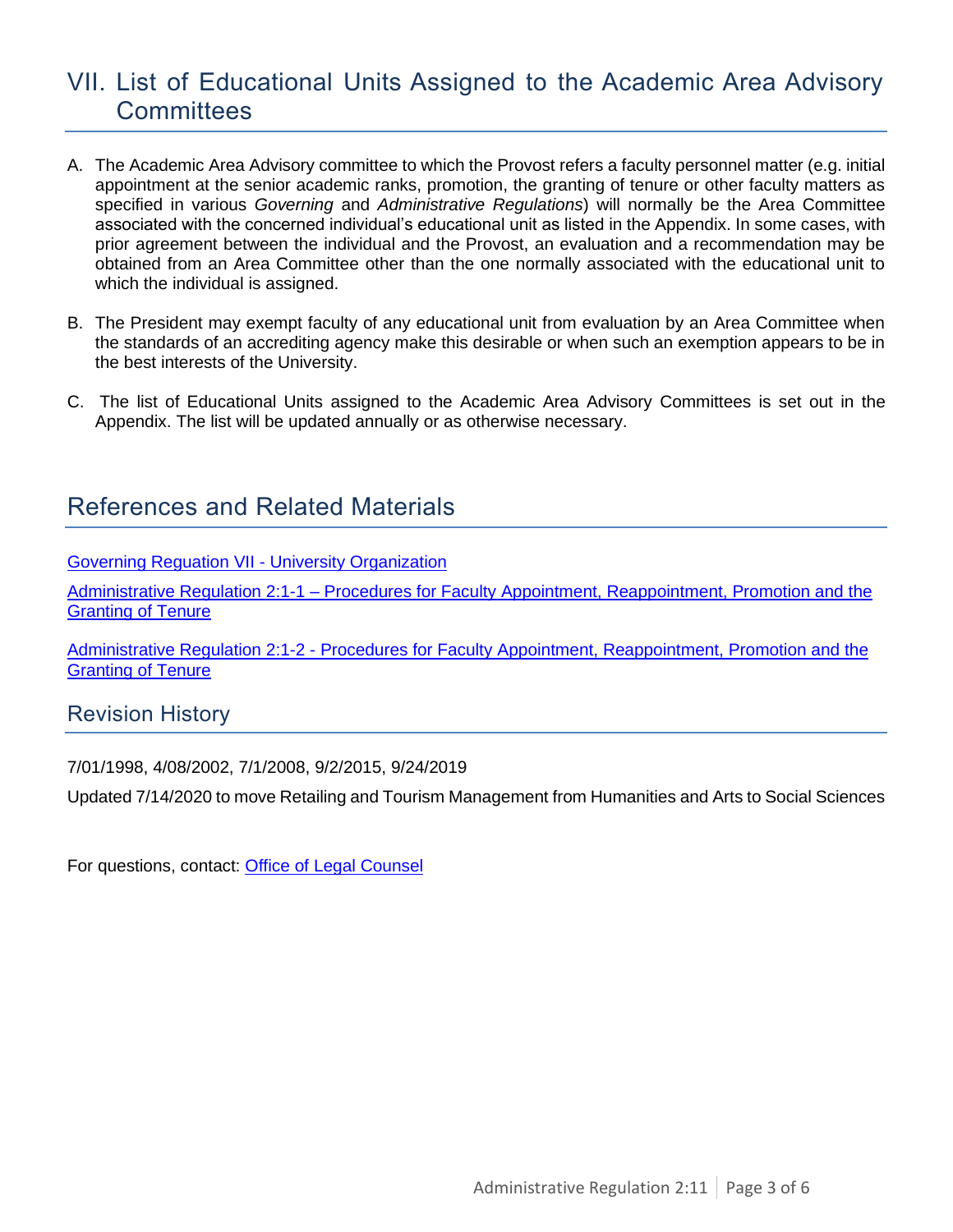### Appendix

Biological Sciences Anatomy and Neurobiology Animal and Food Sciences Anthropology (biological phase) **Biology** Biomedical Engineering Dietetics and Human Nutrition (biological phase) Entomology Forestry Gerontology (biological phase) **Horticulture** Microbiology, Immunology and Molecular Genetics Molecular and Cellular Biochemistry Pharmaceutical Sciences Pharmacology and Nutritional Sciences Physiology Plant and Soil Sciences Plant Pathology Psychology (biological phase) Toxicology and Cancer Biology Veterinarian Science (biological phase)

#### Extension Title Series

**Health Care Clinical Sciences** Anesthesiology Behavioral Science Clinical Sciences Emergency Medicine Family and Community Medicine Internal Medicine **Neurology Neurosurgery** Nursing Obstetrics and Gynecology Ophthalmology and Visual Sciences Oral Health Practice Oral Health Science Orthopaedic Surgery Otolaryngology-Head and Neck Surgery Pathology and Laboratory Medicine **Pediatrics** Pharmacy Practice and Science Physical Medicine and Rehabilitation Preventive Medicine **Psychiatry** Public Health Radiation Medicine **Radiology** Rehabilitation Sciences **Surgery**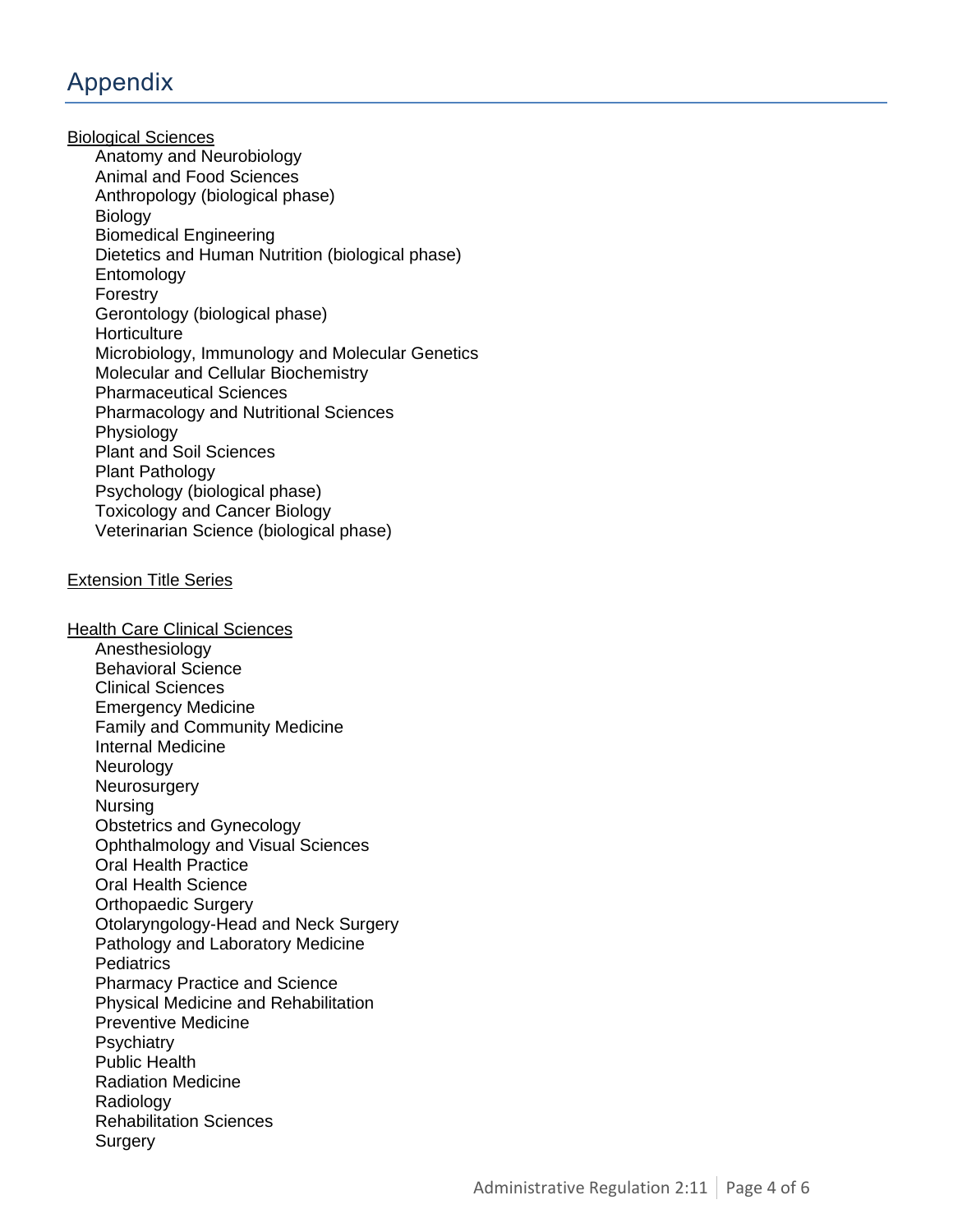**Urology** Veterinary Science (clinical phase)

Humanities and Arts

**Architecture** Art and Visual Studies English Hispanic Studies Historic Preservation **History** Gender and Women's Studies (humanities phase) Integrated Strategic Communication (special title series) Interiors: Planning / Strategy / Design Journalism and Telecommunications (special title series) Landscape Architecture Modern and Classical Languages, Literatures and Cultures **Music** Philosophy Theatre and Dance Writing, Rhetoric, and Digital Studies

#### Librarian Series

Physical and Engineering Sciences

**Biostatistics** Biosystems and Agricultural Engineering Chemical and Materials Engineering **Chemistry** Civil Engineering Computer Science Earth and Environmental Sciences Electrical and Computer Engineering **Mathematics** Mechanical Engineering Mining Engineering Physics and Astronomy **Statistics** 

#### Social Sciences

**Accountancy** Agricultural Economics Anthropology (social phase) **Communication** Community and Leadership Development Curriculum and Instruction Dietetics and Human Nutrition (social phase) Diplomacy and International Commerce Early Childhood, Special Education, and Rehabilitation Counseling **Economics** Educational Leadership Studies Educational Policy Studies and Evaluation Educational, School, and Counseling Psychology Epidemiology Family Sciences Finance and Quantitative Methods